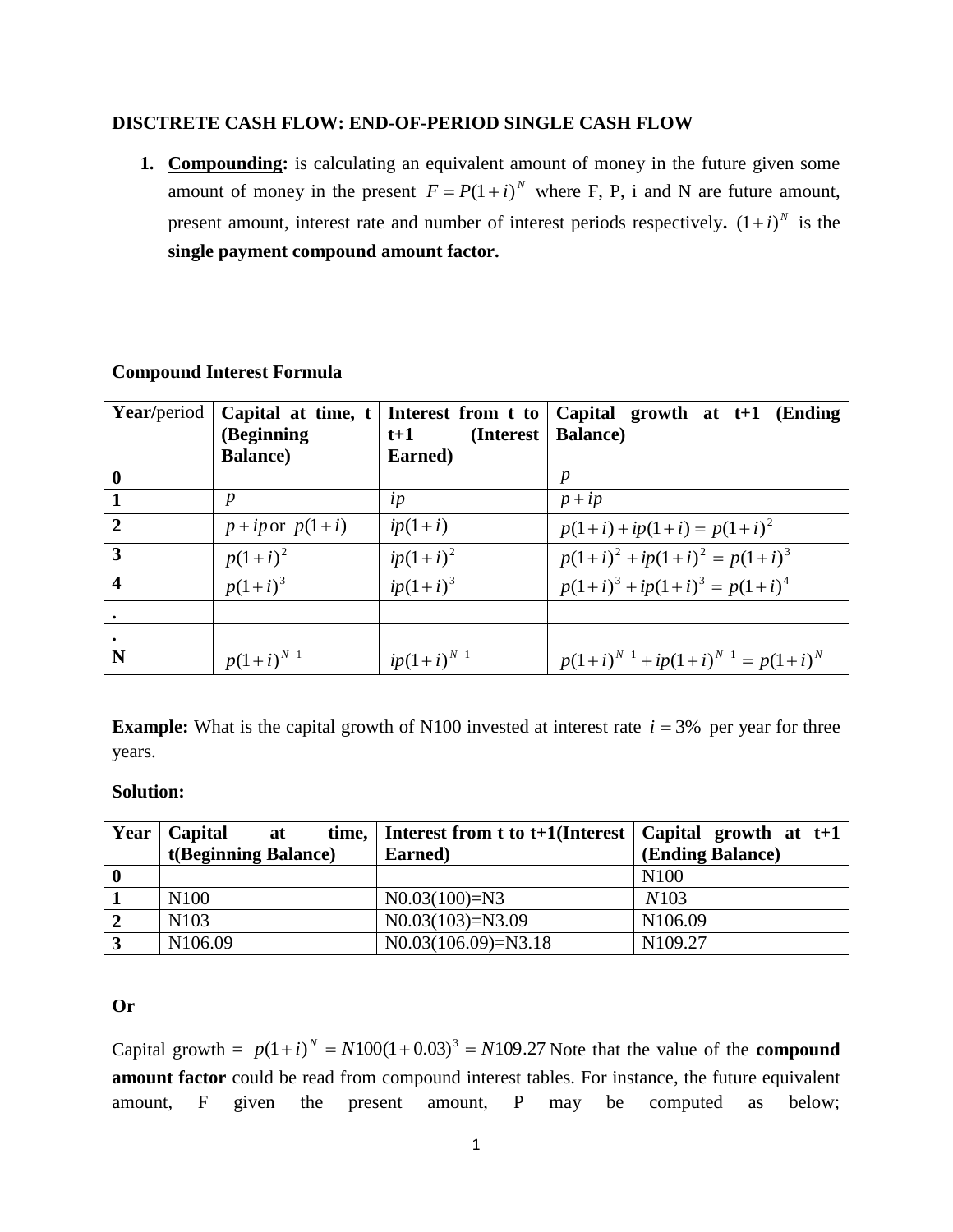Future amount,  $F = P(1 + i)^N = P(F/P, i, N)$ . Note that  $(1 + i)^N = (F/P, i, N)$  is the compound amount factor which can be read from the compound interest table.

Find F, given  $P = N100$ ,  $i = 5\%$  and  $N = 5$  years. **Answer:** Open to the 5% page of the interest tables and look for the value corresponding to year,  $N = 5$  under the F/P column. The value from the table is 1.276. Hence, Future amount,  $F = P(1 + i)^N = P(F/P, i, N) = N100(1.276) = N127.60$ . Note that this future amount can be calculated without tables e.g.  $F = P(1 + i)^N = 100(1 + 0.05)^5 = N100(1.276) = N127.60$ 

**2. Discounting:** is calculating an equivalent amount of money in the present amount given some amount of money in the future  $P = \frac{F}{(1+i)^{N}} = F(1+i)^{-N}$  $\frac{1}{N}$  =  $F(1+i)$ *i*  $P = \frac{F}{(1+i)^{N}} = F(1+i)^{-1}$  $^{+}$  $=\frac{1}{(1+i)^{N}}$  $(1 + i)$ . Note that

 $(1+i)^{-N} = (P/F, i, N)$  is the **single payment present worth factor.** 

Find P, given  $F = N1000$ ,  $i = 6\%$ ,  $N = 8$  years. You can use the interest formula or the tables. **Answer:**  $P = \frac{1}{(1+i)^{N}} = F(1+i)^{-N} = N1000(1+0.06)^{-8} = N627.40$  $(1 + i)$  $F(1+i)^{-N} = N1000(1+0.06)^{-8} = N$ *i*  $P = \frac{F}{(1+i)^{N}} = F(1+i)^{-N}$  $\overline{N}$  =  $F(1+i)^{-N}$  =  $N1000(1+0.06)^{-8}$  =  $\ddot{}$  $=\frac{F}{(1+i)^{N}}$  =  $F(1+i)^{-N}$  =  $N1000(1+0.06)^{-8}$  =  $N627.40$  or open to the 6% page of the interest table, under the P/F column, read the value corresponding to year  $N = 8$ . The value  $(P/F, i, N) = 0.6274$ , therefore, P = N1000(0.6274) = N627.40.

#### **Solving for time (interest periods) and interest rate:**

- a. Given  $F = 20$ ,  $N = 5$ , and  $P = 10$  find interest rate, i. Solution:  $F = P(1 + i)^N = 20 = 10(1 + i)^5$   $\therefore i = \sqrt[5]{2} - 1 = 0.1487 = 14.87\%$
- b. Find N, given  $P = N3000$ ,  $F = N6000$  and  $i = 12\%$ Solution:  $F = P(1 + i)^N = 6000 = 3000(1 + 0.12)^N = 3000(1.12)^N$  $log(6000 / 3000) = N log(1.12)$

$$
N = \left(\frac{\log 2}{\log 1.12}\right) = 6.1165
$$
 time units

**3. Uniform Series (Annuity) Equal Payment Series:**

$$
\begin{array}{c}\n\uparrow \\
\hline\n\end{array}
$$

Given A, i and N find F, where A

$$
F = A \left[ \frac{(1+i)^N - 1}{i} \right] = A(F / A, i, N).
$$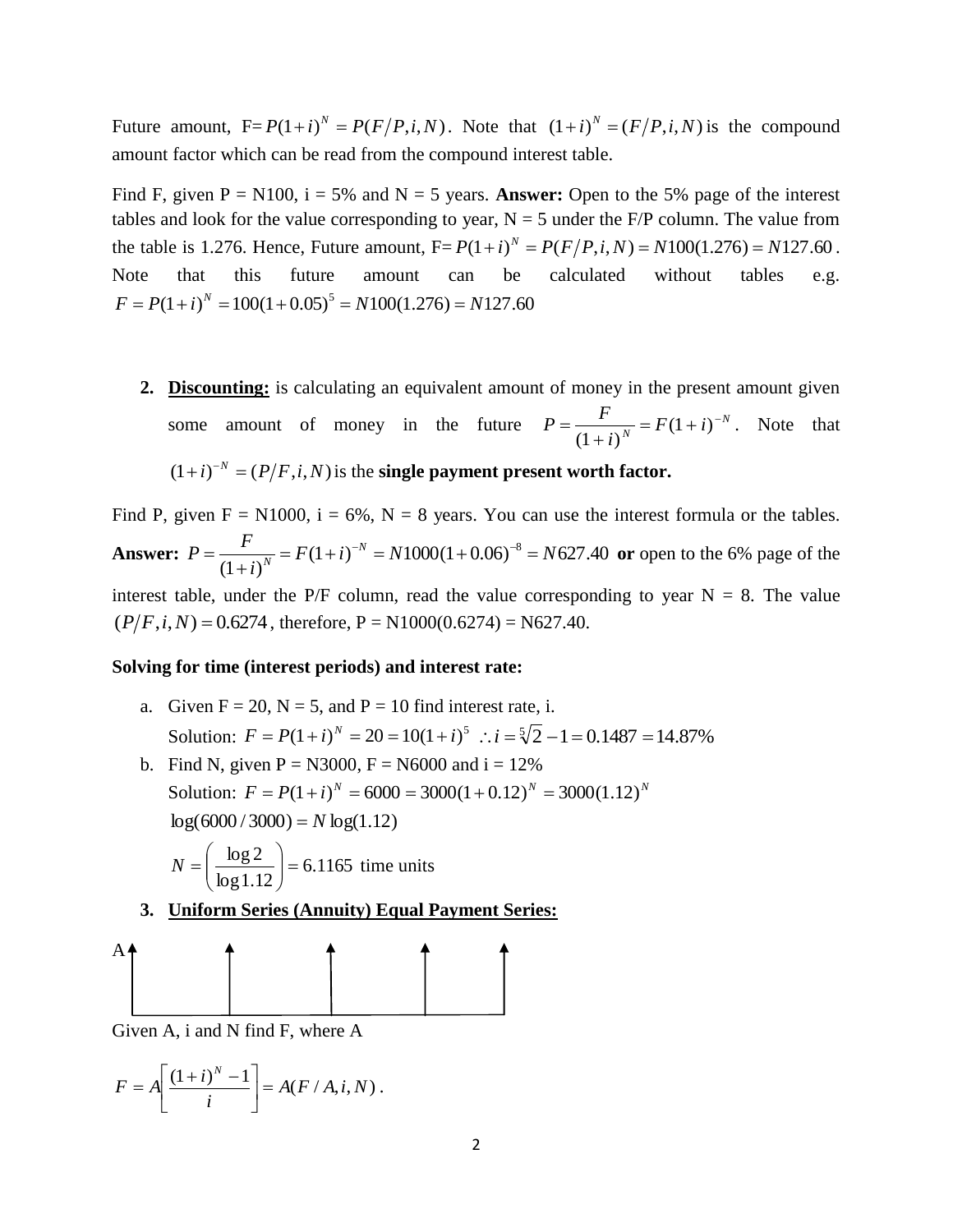The factor in the bracket i.e.  $\left| \frac{(1+i)^{n}}{i} \right|$ J  $\overline{\phantom{a}}$  $\mathbf{r}$ L  $(1+i)^N$ *i*  $\left( \frac{(1+i)^N - 1}{n} \right]$  is known as the Uniform Series Compound Amount Factor or Equal Payment Series Compound Amount Factor.

**Example:** A sum of N10, 000 is invested at the end of each period for 15 periods. What is the amount in the fund after the  $15<sup>th</sup>$  payment has been made if the interest rate, i is 10%.

Solution: 
$$
F = A \left[ \frac{(1+i)^N - 1}{i} \right] = A(F/A, i, N)
$$

The equal payment,  $A = N10,000$ ,  $i=10\%$ ,  $N=15$ 

Hence, 
$$
F = 10,000 \left[ \frac{(1+0.1)^{15}-1}{0.1} \right] = 10,000(31.7725) = N317,725
$$

Alternatively,  $F = A(F/A, i, N) = 10,000(F/A, 10\%, 15)$ . Open to 10% page of interest table under F/A pick the value that corresponds with the 15 time periods.

**4. Sinking Fund:** When a future amount is given with interest rate and time periods, equivalent uniform series can be calculated. Given F, i and N, calculate A

Solution:  $A = F \left( \frac{i}{(1 - i)^N} \right) = F(A/F, i, N)$  $(1 + i)^{N} - 1$  $F(A/F, i, N)$ *i*  $A = F\left[\frac{i}{(1+i)^N - 1}\right] =$  $\overline{\phantom{a}}$  $\overline{\mathsf{L}}$  $\overline{ }$  $(i)^{N}$  –  $= F\left[\frac{i}{(1-i)^{N}}\right] = F(A/F,i,N)$ . The factor in the bracket i.e.  $(A/F, i, N)$  $(1 + i)^N - 1$  $A/F, i, N$ *i i*  $\left[\frac{N}{N-1}\right]$  =  $\overline{\phantom{a}}$  $\overline{\phantom{a}}$  $\mathsf{L}$  $(i)^N$ is known as the **Sinking Fund Factor.**

**Example:** How much must be invested at the end of each time period for 15 time periods, such that at the end of the 15<sup>th</sup> payment we would have N20, 000. Interest rate,  $i = 10\%$ .

Solution: 
$$
A = 20,000 \left[ \frac{0.1}{(1 + 0.1)^{15} - 1} \right] = 20,000(0.0315) = N629.48
$$

Alternatively,  $A = 20,000(A/F,10\%,15\,periods)$  and the value read from compound interest table.

**5. Capital Recovery:** Given P, i and N find A (equivalent uniform series).

$$
A = P\left[\frac{i(1+i)^N}{(1+i)^N - 1}\right] = P(A/P, i, N)
$$
. The factor in bracket  $\left[\frac{i(1+i)^N}{(1+i)^N - 1}\right] = (A/P, i, N)$  is known

as the **Capital Recovery Factor.**